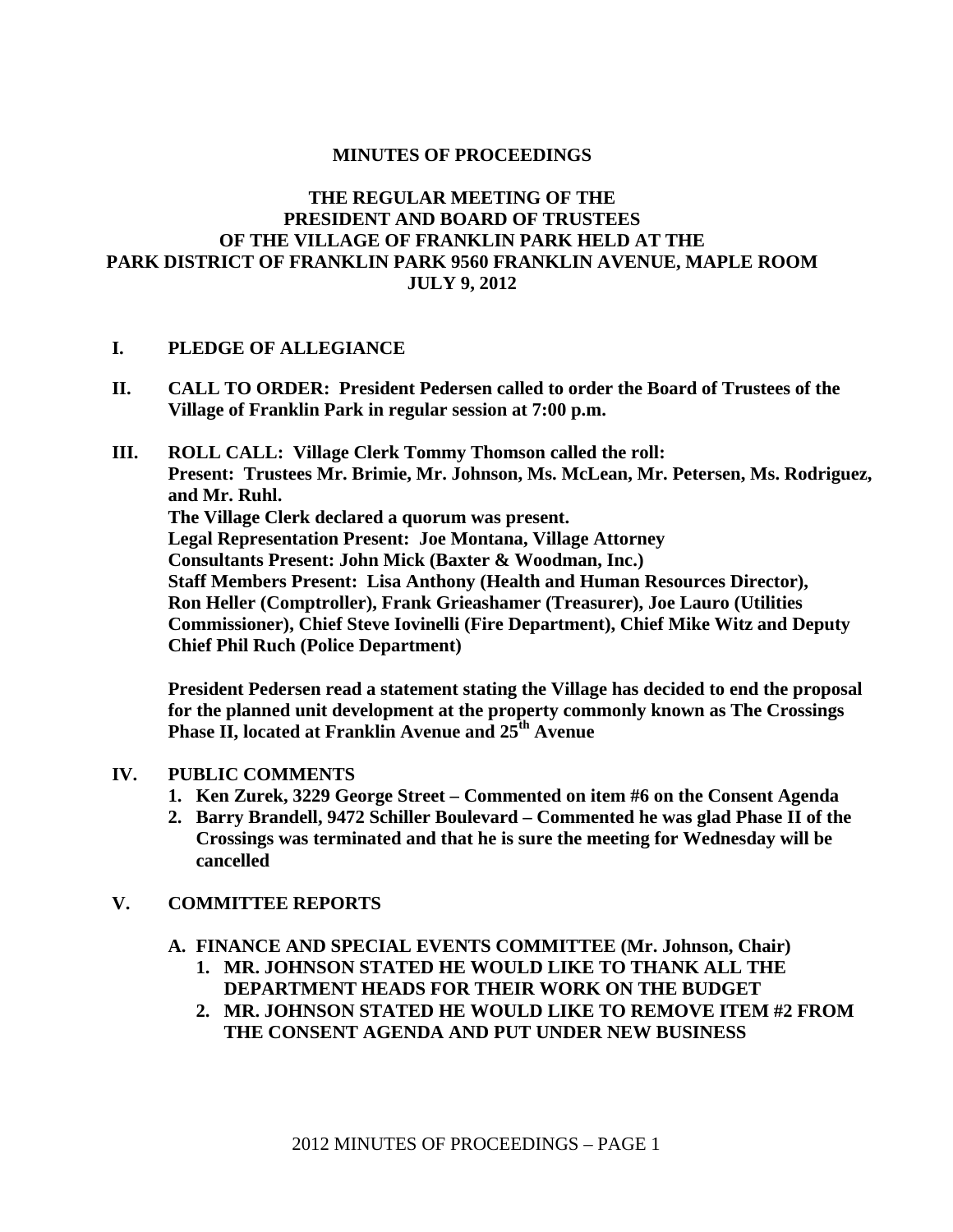- **B. WATER AND SEWER/FLEET MAINTENANCE COMMITTEE (Mr. Ruhl, Chair)** 
	- **1. MR. RUHL REPORTED THERE HAVE BEEN NO MAJOR BREAKS AND EVERYTHING IS GOING SMOOTHLY**
	- **2. MR. RUHL STATEDPEOPLE THINK THEIR HIGH PROPERTY TAX BILLS ARE A RESULT OF WHAT THE VILLAGE IS DOING SO HE WENT ON TO EXPLAIN THE BILL AND THE BREAKDOWN OF WHERE THE MONEY IS GOING**

**PRESIDENT PEDERSEN STATED THE VILLAGE'S TAX LEVY ACTUALLY WENT DOWN. PRESIDENT PEDERSEN EXPLAINED THE CHANGES TO THE PROPERTY TAX BILL** 

- **C. POLICE AND FIRE COMMITTEE (Mr. Petersen, Chair)** 
	- **1. MR. PETERSEN REPORTED THE FOOTINGS ARE DOWN FOR THE NEW POLICE STATION AND IN A FEW WEEKS THE WALLS WILL BE GOING UP**
	- **2. MR. PETERSEN STATED EVERYTHING IS FUNCTIONING VERY WELL WITH THE NEW 911 CENTER**
	- **3. MR. PETERSEN REQUESTED CHIEF IOVINELLI TO GIVE A REPORT ON THE EVACUATION OF CONCORD PLAZA. CHIEF IOVINELLI REPORTED LIEUTENANT/EMT TIM MONROE, FIREFIGHER/EMT MICHAEL VONESH, FIREFIGHTER/PARAMEDIC DEB SALATERSKI, FIREFIGHTER/EMT KEVIN KEEFNER, FIREFIGHTER/PARAMEDIC CHRIS CIOLINO AND PARAMEDIC JOHN McRENYOLDS OF THE FIRE DEPARTMENT ASSISTED THE SENIORS AT CONCORD PLAZA AT 401 WEST LAKE STREET AFTER THEY WERE WITHOUT POWER AFTER A STORM. THERE WERE 270 RESIDENTS WHO HAD TO BE EVACUATED**
- **D. STREET AND ALLEY COMMITTEE (Mr. Brimie, Chair)** 
	- **1. MR. BRIMIE CONGRATULATED JOE LAURO AND THE UTILITY DEPARTMENT FOR CLEANING UP THE TREES AND BRANCHES AND KEEPING THE STREETS OPEN AFTER TO STORM. HE ALSO THANKED THE POLICE AND FIRE DEPARTMENTS**
	- **2. MR. BRIMIE STATED HE WANTED TO REMIND EVERYONE TO SHOP LOCALLY BY SUPPORTING THE 50/50 PROGRAM**
- **E. PROPERTY, PLANNING, ZONING, AND LEGISLATIVE REVIEW COMMITTEE (Ms. Rodriguez, Chair)** 
	- **1. MS. RODRIGUEZ ANNOUNCED THE EMPTY KMART PROPERTY WILL BE LEASED BY BIG LOTS IN THREE TO FOUR MONTHS. THEY WILL ONLY BE IN PART OF THE BUILDING**
	- **2. MS. RODRIGUEZ STATED SHE WANTED TO REMIND EVERYONE THE FARMER'S MARKET IS CURRENTLY TAKING PLACE EVERY OTHER SATURDAY. IT STARTED JUNE 30 AND THE NEXT ONE WILL BE ON JULY 14 FROM 8:00 A.M. TO 1:00 P.M.**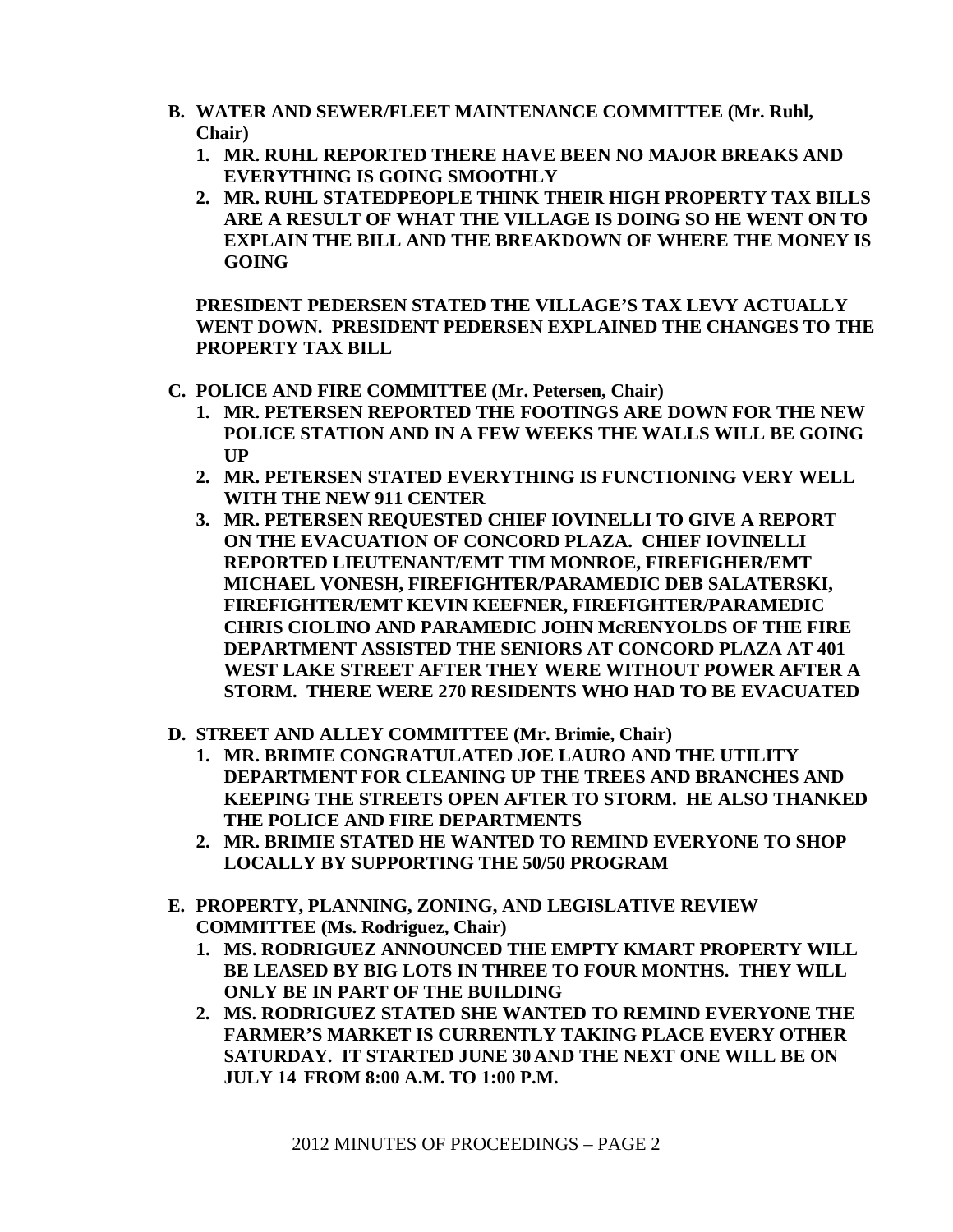- **F. HEALTH, HUMAN RESOURCES, GREEN TECHNOLOGY AND EDUCATION COMMITTEE (Ms. McLean, Chair)** 
	- **1. MS. MCLEAN STATED SHE WAS THANKFUL TO RECEIVE THE REMINDER FROM THE TELEPHONE ALERT SYSTEM REMINDING PEOPLE WHERE A COOLING CENTER IS LOCATED AND AVAILABLE TO THEM**
	- **2. MS. MCLEAN THANKED ANDY SMOLEN FOR CHECKING IN ON ONE OF THE RESIDENTS**
	- **3. MS. MCLEAN REPORTED ON THE CIRCUIT BREAKER PROGRAM. AN ORGANIZATION IS COMING TO THE VILLAGE HALL ON THURSDAY, JULY 26, FROM 9:00 A.M. TO 12:00 P.M. TO ACCEPT APPLICATIONS. THIS PROGRAM HELPS WITH UTILITY BILLS AND BE AVAILABLE AT THE VILLAGE EVERY FOURTH THURSDAY OF EVERY MONTH**
	- **4. MS. MCLEAN ANNOUNCED THE NEXT "LET'S MOVE" MEETING WILL BE HELD ON TUESDAY, AUGUST 14**

# **VI. ADDITIONAL COMMENTS FROM THE STAFF**

- **1. John Schneider spoke about meeting with businesses to talk about the retention program. Mr. Schneider stated he will be meeting with the Urban Land Institute next week. They are coming to the Village to look at our downtown area to see what can be done to attract new businesses and developers. Mr. Schneider spoke about receiving many phone calls from people who are interested in leasing property in Franklin Park. Mr. Schneider met with the director and her staff from the Illinois Toll way Commission and approximately 30 businesses who will be affected by the Elgin/O'Hare Bypass. Lastly, Mr. Schneider reported on the recent Economic Development Commission meeting**
- **2. Chief Iovinelli spoke about the recent heat and power outages**
- **3. Joe Lauro reported the second coat of primer is finished on the clearing tank and by the end of the month, it will be up and running. Mr. Lauro spoke about the 50/50 Sidewalk Program starting earlier this year and how curb work has to be done before street work can begin. Mr. Lauro announced work has begun on Pearl Street and Reeves Court will begin soon. Mr. Lauro spoke about the painting he received on canvass from the West Suburban Special Recreation Association (WSSRA). The kids from this organization painted the painting and Mr. Lauro would like to hang it somewhere in the Village**

# **VII. CONSENT AGENDA**

**(Items on the Consent Agenda will be enacted/approved by one motion. There will be no separate discussion on these items unless so requested by a member of the Village Board, in which case that item will be removed from the Consent Agenda and considered in the normal sequence of the Agenda.)**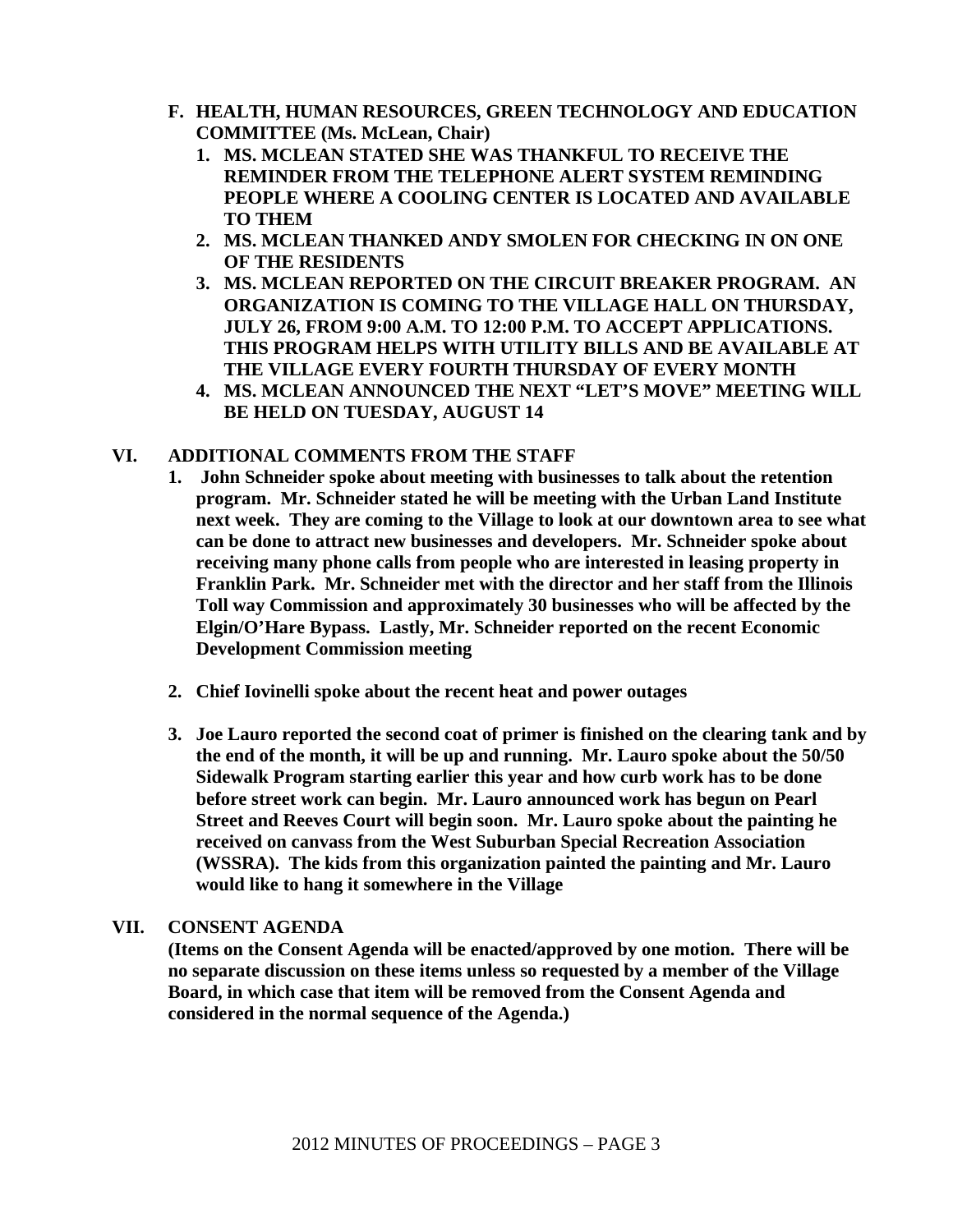- **1. APPROVAL OF THE MINUTES FROM:** 
	- **(a) REGULAR MEETING OF THE PRESIDENT AND BOARD OF TRUSTEES HELD ON MONDAY, JUNE 18, 2012**
	- **(b) SPECIAL COMMITTEE OF THE WHOLE MEETING MONDAY, JUNE 19, 2012**
- **2. APPROVAL OF EXPENDITURES IN THE AMOUNT OF \$2,257,176.82**  *(ITEM MOVED TO NEW BUSINESS)*
- **3. RESOLUTION NO. 1213 R A RESOLUTION OF THE VILLAGE OF FRANKLIN PARK, COOK COUNTY, ILLINOIS HONORING DAVID NEMEC**
- **4. RESOLUTION NO. 1213 R A RESOLUTION OF THE VILLAGE OF FRANKLIN PARK, COOK COUNTY, ILLINOIS HONORING DR. ROBERT JOHNSON**
- **5. RESOLUTION NO. 1213 R A RESOLUTION OF THE VILLAGE OF FRANKLIN PARK, COOK COUNTY, ILLINOIS HONORING JACKIE FRICKIE**
- **6. RESOLUTION NO. 1213 R A RESOLUTION SUPPORTING A CLASS 6B REAL ESTATE TAX ASSESSMENT APPLICATION BY DIGITAL REALTY TRUST FOR THE FACILITY LOCATED AT 9333 WEST GRAND AVENUE, VILLAGE OF FRANKLIN PARK, COOK COUNTY, ILLINOIS**
- **7. RESOLUTION NO. 1213 R A RESOLUTION ADOPTING A BOND RECORD-KEEPING AND COMPLIANCE POLICY FOR THE VILLAGE OF FRANKLIN PARK, COOK COUNTY, ILLINOIS**
- **8. RESOLUTION NO. 1213 R RESOLUTION FOR IMPROVEMENT BY MUNICIPALITY UNDER THE ILLINOIS HIGHWAY CODE (SUPPLEMENTAL #2) REEVES COURT - ADDISON AVENUE TO ADDISON AVENUE, PEARL STREET - KING STREET TO SOUTH TERMINUS**
- **9. ORDINANCE NO. 1213 VC AN ORDINANCE AMENDING CHAPTER TEN OF TITLE TWO OF THE VILLAGE CODE OF THE VILLAGE OF FRANKLIN PARK, COOK COUNTY, ILLINOIS (EMERGENCY TELEPHONE SYSTEM BOARD)**
- **10. ORDINANCE NO. 1213 VC AN ORDINANCE AMENDING CHAPTER FIVE OF TITLE ONE OF THE VILLAGE CODE OF THE VILLAGE OF FRANKLIN PARK, COOK COUNTY, ILLINOIS ESTABLISHING THE DEPARTMENT OF ENGINEERING**

2012 MINUTES OF PROCEEDINGS – PAGE 4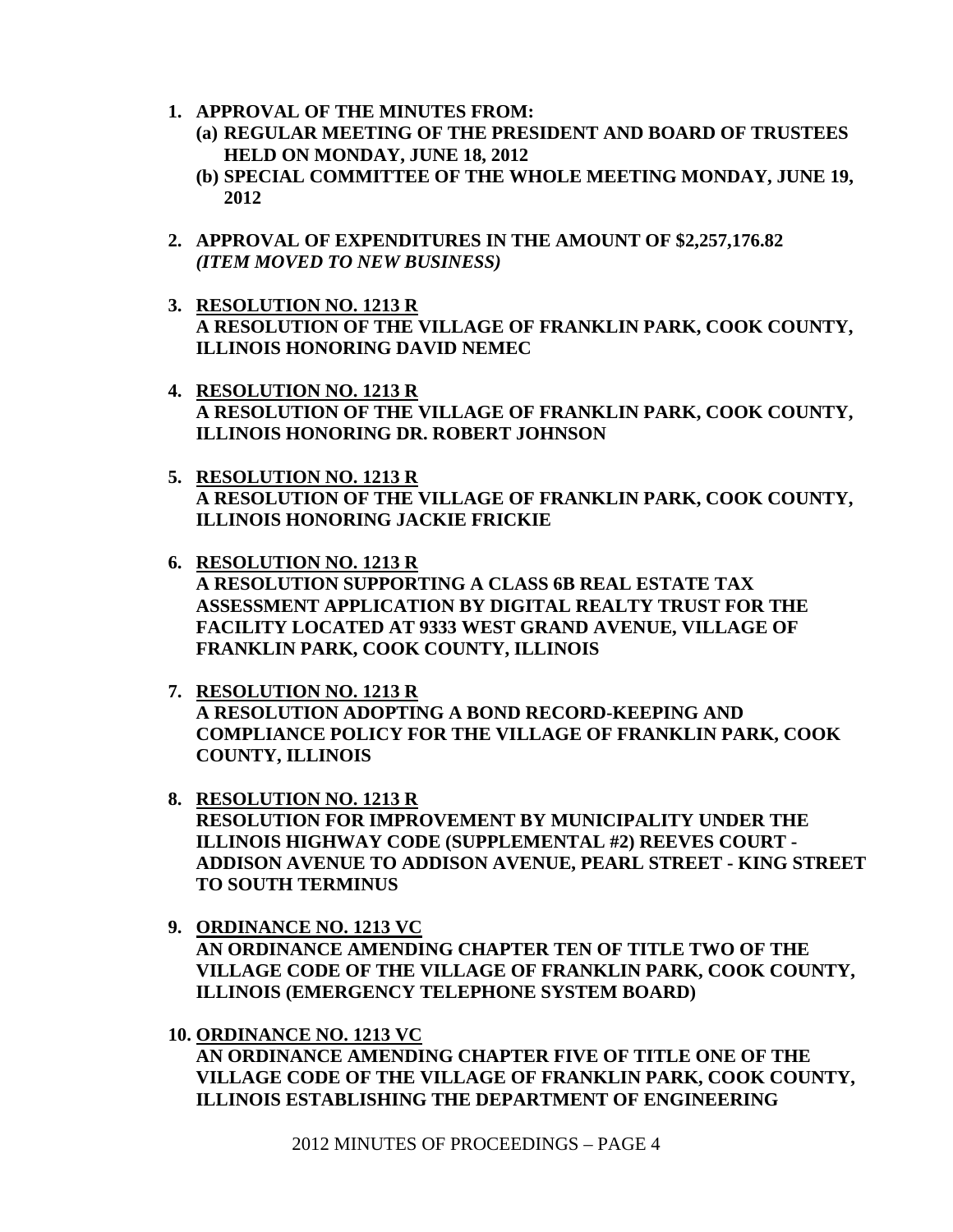**11. ORDINANCE NO. 1213 VC**

**AN ORDINANCE AMENDING CHAPTER TWO OF TITLE FOUR OF THE VILLAGE CODE OF THE VILLAGE OF FRANKLIN PARK, COOK COUNTY, ILLINOIS (GARBAGE)** 

**12. ORDINANCE NO. 1213 G**

**THE ANNUAL APPROPRIATION ORDINANCE OF THE VILLAGE OF FRANKLIN PARK, COOK COUNTY, ILLINOIS FOR THE FISCAL YEAR BEGINNING MAY 1, 2012 AND ENDING APRIL 30, 2013** 

**13. ORDINANCE NO. 1213 G**

**AN ORDINANCE AUTHORIZING AND APPROVING A PRELIMINARY CONSTRUCTION ENGINEERING SERVICES AGREEMENT FOR MOTOR FUEL TAX FUNDS BY AND BETWEEN BAXTER AND WOODMAN, INCORPORATED AND THE VILLAGE OF FRANKLIN PARK, COOK COUNTY, ILLINOIS (2012 SAFE ROUTES TO SCHOOLS)** 

**14. ORDINANCE NO. 1213 G**

**AN ORDINANCE OF THE VILLAGE OF FRANKLIN PARK, COOK COUNTY, ILLINOIS AMENDING ORDINANCE NUMBER 1112-G-49 (SALARY SCHEDULES)** 

**15. ORDINANCE NO. 1213 Z**

**AN ORDINANCE OF THE VILLAGE OF FRANKLIN PARK, COOK COUNTY, ILLINOIS, GRANTING A CONDITIONAL USE TO ALLOW A CONTRACTOR YARD AND OFFICE USE IN THE C-M COMMERCIAL MANUFACTURING DISTRICT (ZBA 12-11: 10006 PACIFIC)** 

**16. ORDINANCE NO. 1213 Z**

**AN ORDINANCE OF THE VILLAGE OF FRANKLIN PARK, COOK COUNTY, ILLINOIS, GRANTING A VARIANCE TO REDUCE THE FRONT YARD SETBACK AT THE PROPERTY COMMONLY KNOWN AS 9736 LONNQUIST (ZBA 12-12)** 

- **17. MOTION TO APPROVE RNR CONTRACTORS, INCORPORATED, 249 EAST ROUTE 6, MORRIS, ILLINOIS 60450, AS THE LOWEST RESPONSIBLE AND RESPONSIVE BIDDER FOR THE 50/50 SIDEWALK REPLACEMENT PROGRAM IN AN AMOUNT NOT TO EXCEED \$190,750.00, AND FURTHER AUTHORIZE THE UTILITY COMMISSIONER TO UNDERTAKE SUCH NECESSARY ACTION TO ENSURE THE EFFECTIVE OPERATION OF THE PROGRAM**
- **18. MOTION TO WAIVE BID REQUIREMENTS AND APPROVE PROPOSAL BY HERLIGY MID-CONTINENT FOR THE EMERGENCY EXCAVATION, REPAIR AND REPLACEMENT OF THE FAILED SILVER CREEK CHANNEL CONCRETE BASIN IN ORDER TO PROTECT THE HEALTH AND WELFARE**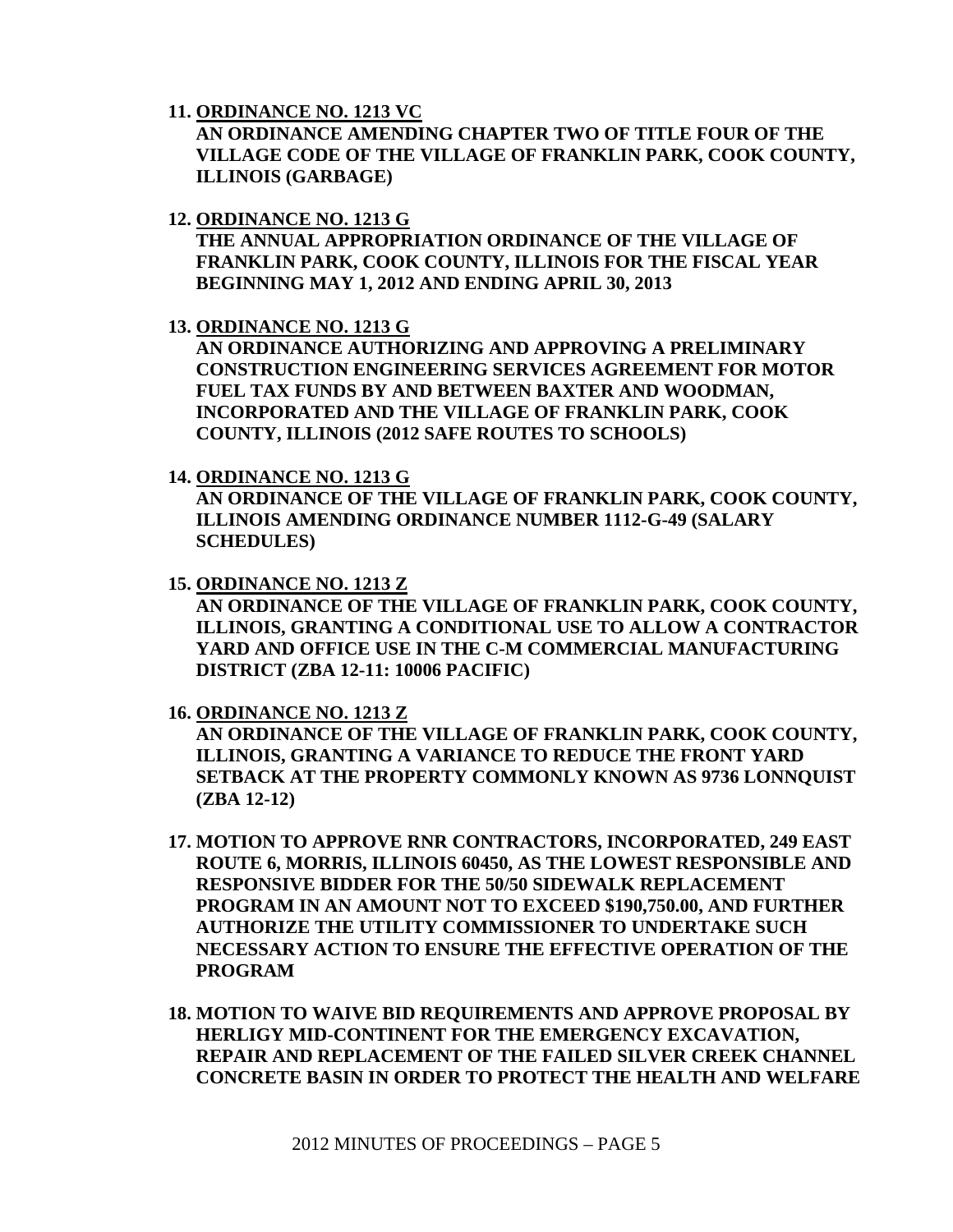**OF RESIDENTS AND TO ENSURE ITS CONTINUED OPERATION IN AN AMOUNT NOT TO EXCEED \$85,900.00 AND AUTHORIZE THE VILLAGE PRESIDENT AND VILLAGE ENGINEER TO EXECUTE ANY AND ALL SUCH NECESSARY DOCUMENTS AND PERMITS TO ACCOMPLISH SAID REPAIRS** 

**19. MOTION TO WAIVE BID REQUIREMENTS AND APPROVE PROPOSAL BY PATTEN CAT, 635 WEST LAKE STREET, ELMHURST, ILLINOIS 60126 IN ORDER TO COMPLETE EMERGENCY REPAIRS TO THE VILLAGE'S CATEPILLAR WHEEL LOADER, SERIES NUIMBER 6XR3825 THAT ARE REQUIRED TO PROTECT THE HEALTH AND WELFARE OF RESIDENTS AND ENSURE THE EFFECTIVE OPERATION OF THE VILLAGE'S STREET DIVISION IN AN AMOUNT NOT TO EXCEED \$18,706.38** 

**Motion made by Ms. McLean, seconded by Ms. Rodriguez to Approve the Consent Agenda with the exception of Item #2 moved to New Business. Roll Call: Ayes –Ms. Rodriguez, Mr. Petersen, Mr. Ruhl, Mr. Brimie, Mr. Johnson, and Ms. McLean. Nay – 0. Absent – 0. Abstain – 0.**

#### **VIII. UNFINISHED BUSINESS**

**1. None** 

#### **IX. NEW BUSINESS**

**2. APPROVAL OF EXPENDITURES IN THE AMOUNT OF \$2,257,176.82 Motion made by Ms. McLean, seconded by Ms. Rodriguez to approve Approval of Expenditures in the Amount of \$2,257,176.82. Roll Call: Ayes –Mr. Ruhl, Ms. Rodriguez, Mr. Brimie, Ms. McLean and Mr. Petersen. Nay – 0. Absent – 0. Abstain – Mr. Johnson.**

# **X. APPOINTMENTS/SWEARING IN**

**1. Members, Emergency Telephone System Board and Designation of Chair and Secretary of Emergency Telephone System Board**

**President Pedersen appointed Donald Nielsen as member to the Emergency Telephone System Board** 

**Motion by Mr. Brimie, seconded by Ms. McLean to Approve the Appointment of Donald Nielsen as member to the Emergency Telephone System Board. Voice vote carried** 

*Village Clerk Tommy Thomson swore in Donald Nielsen as member to the Emergency Telephone System Board*

**President Pedersen stated he is designating Edward Kempf as chair and Tommy Thomson as secretary to the Emergency Telephone System Board. President Pedersen reappointed Ed Kempf, Steve Iovinelli, Donna Raven and Tommy Thomson as a member to the Emergency Telephone System Board Motion by Mr. Petersen, seconded by Ms. McLean to approve the appointments. Voice vote carried**